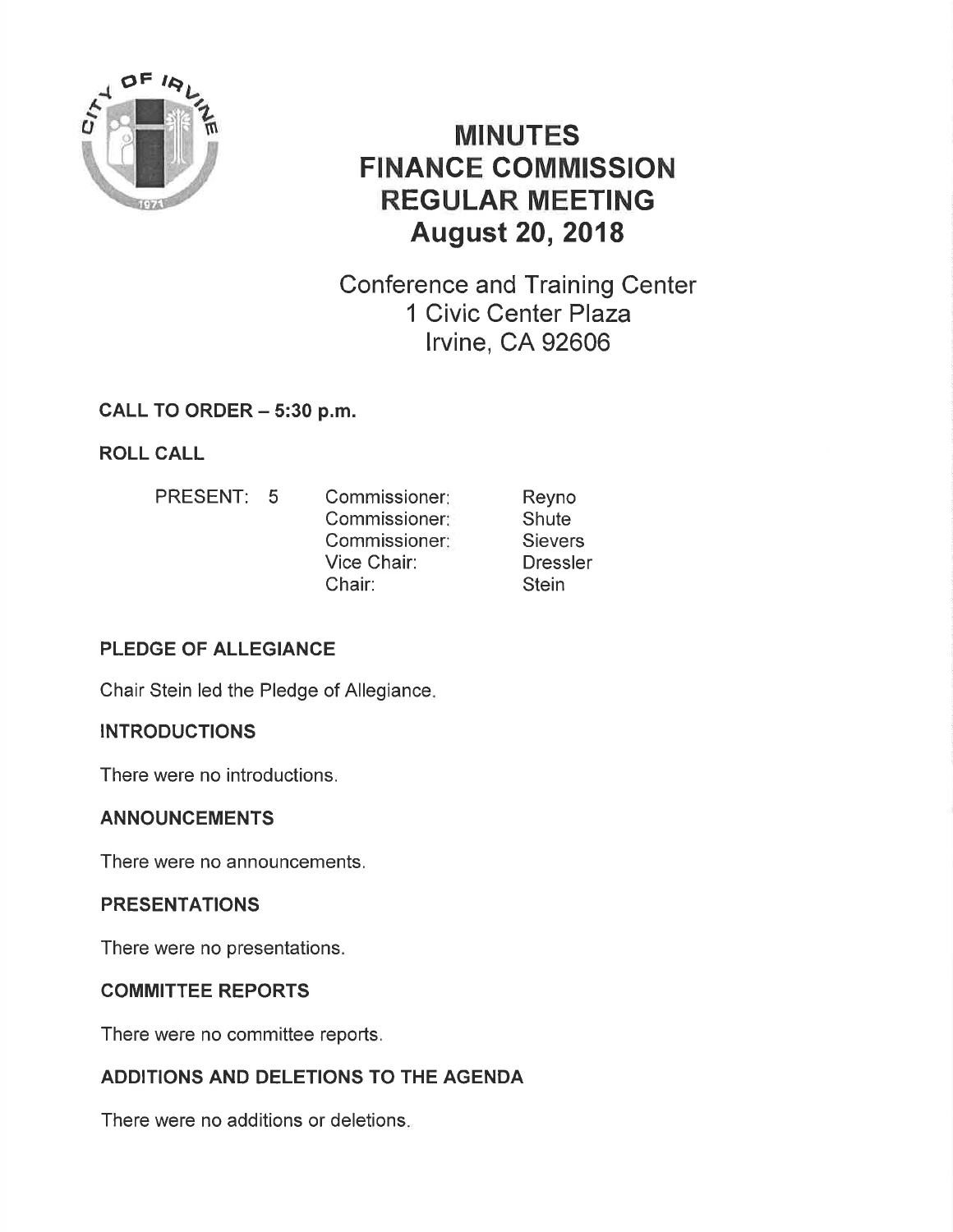### PUBLIC COMMENTS

There were no public comments

### CONSENT CALENDAR

AGTION: Moved by Vice Chair Dressler, seconded by Gommissioner Shute, and unanimously carried to approve Consent Galendar ltem 1. ltem 2 was removed for separate discussion.

#### 1. MINUTES

Approved the minutes of a regular meeting of the Finance Commission held on August 6,2018.

The motion carried as follows

| AYES:           | - 3-         | <b>COMMISSIONERS:</b>                | Dressler, Shute, Stein |
|-----------------|--------------|--------------------------------------|------------------------|
| NOES:           | $\mathbf{U}$ | <b>COMMISSIONERS:</b>                | <b>None</b>            |
| ABSENT:         | $\Omega$     | <b>COMMISSIONERS:</b>                | <b>None</b>            |
| <b>ABSTAIN:</b> |              | <b>COMMISSIONERS:</b> Reyno, Sievers |                        |

#### $2.$ ACCEPTANCE OF CALIFORNIA OFFICE OF TRAFFIC SAFETY SELECTIVE TRAFFIC ENFORCEMENT PROGRAM GRANT

This item was removed for separate discussion at the request of Vice Chair Dressler

Matthew August, Police Sergeant, answered questions

Commission discussion included: the increase of traffic violations related to cannabis use; motorized scooters in bicycle lanes and public roadways; teen driver training; and increased weekend, holiday and special event traffic enforcement.

#### RECOMMENDED ACTION: Moved by Vice Chair Dressler, seconded by Commissioner Sievers, and unanimously carried to:

#### RECOMMENDED ACTION:

- 1) Recommend the City Council authorize the Director of Public Safety to approve and accept a \$460,000 Selective Traffic Enforcement Program grant
- 2) Recommend the City Council approve a budget adjustment appropriating \$460,000 for the California Office of Traffic Safety Selective Traffic Enforcement Program grant.